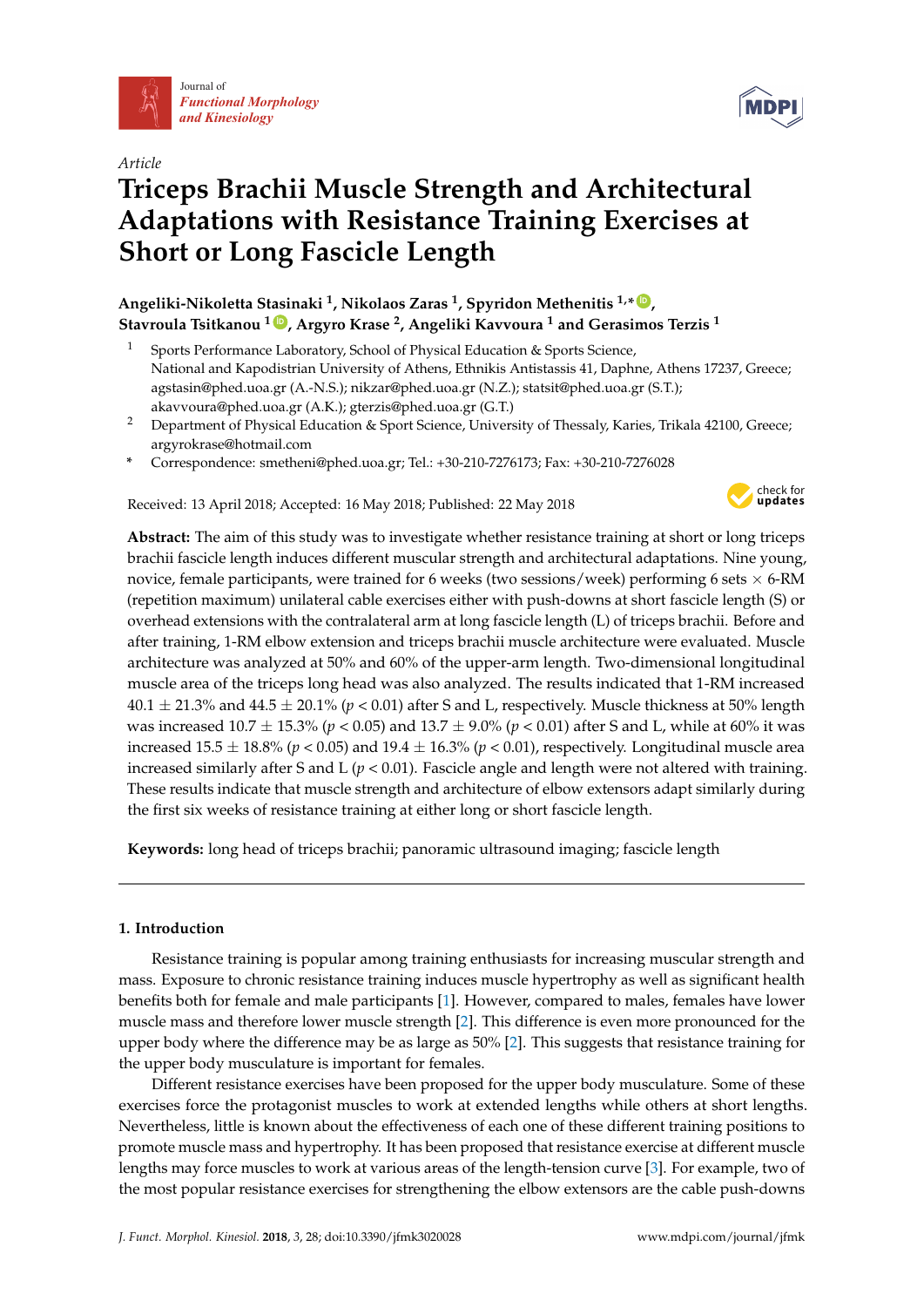and the cable overhead extension performed with a pulley. The long head of the triceps brachii, one of the major elbow extensors, originates from the infraglenoid tubercle of the scapula and it is inserted to the proximal end of the olecranon of the ulna and the fascia of the forearm [\[4\]](#page-8-3). This suggests that the former of these exercises is performed with the long head of the triceps brachii presumably at a relatively short muscle length, while the latter exercise is performed with the triceps brachii most likely at a longer length. However, it remains unexplored whether one of these exercises is more beneficial for strength and mass development, especially in novice resistance training female participants.

Recent studies aimed to investigate whether training at different muscle lengths of the knee extensors induces different muscle strength and mass adaptations [\[5](#page-9-0)[–8\]](#page-9-1). Recently, it has been reported that 8 weeks of isometric knee extension training at long muscle length induced greater strength gains compared to training at short muscle length [\[5\]](#page-9-0). However, although muscle thickness was increased similarly between groups, fascicle length was not altered after the two training interventions [\[5\]](#page-9-0). Likewise, isometric training at long muscle length resulted in greater increase in concentric muscle strength whereas training at short muscle lengths induced increases only in isometric strength, which was not related to changes in muscle size [\[6,](#page-9-2)[7\]](#page-9-3). In another study, dynamic resistance training using machines and free weights at long muscle length was superior to training at short muscle length [\[8\]](#page-9-1). These researchers reported that concentric strength, muscle mass, hypertrophy, and fascicle length of vastus lateralis increased after both training conditions, but more increases were observed after training at long muscle length. However, none of these studies examined the fascicle length of contracting muscles in the respective movement range. To our knowledge, no study has examined triceps brachii muscle strength and mass development with resistance training at different muscle lengths as defined by the muscle fascicle length.

The aim of this study was to investigate whether resistance training of elbow extensors at short or long fascicle length of the triceps brachii long head induces different strength, hypertrophy, and architectural adaptations. Based on previous research cited above, it was hypothesized that resistance training at long fascicle length would induce greater increases in muscle strength and thickness compared to resistance training at short fascicle length.

## **2. Materials and Methods**

#### *2.1. Participants*

Ten female first-year physical education students (mean  $\pm$  SD; age 19.3  $\pm$  0.4 years, height 166.3  $\pm$  6.3 cm, body mass 60.1  $\pm$  6.1 kg, one repetition maximum (1-RM) in bench press 36.2  $\pm$  4.8 kg) with no resistance training experience, participated in the study. All participants had right-arm dominance and they were healthy with no neuromuscular problems. After detailed oral and written description of the procedures, they gave their written consent to participate in the study. One participant did not complete the training program due to personal reasons unrelated to the study. All procedures were approved by School of Physical Education & Sports Science, National and Kapodistrian University of Athens Ethics Committee (registration number: 1013, 25 May 2017).

#### *2.2. Experimental Design*

To compare the effectiveness of dynamic resistance training of the elbow extensors with two different resistance exercises that presumably force the triceps long head to work at short (S) and long (L) fascicle length, respectively, young novice females performed strength training for 6 weeks with unilateral cable push-downs (S) and cable overhead extensions with the contralateral arm (L). Fascicle length was determined in a pilot experiment for each one of the two resistance exercises (see description below). This analysis revealed that during S training, the fascicle length of the long head of the triceps brachii was significantly shorter than in L training. Elbow extension 1-RM, muscle thickness, and two-dimensional longitudinal muscle area of the triceps long head, as well as muscle architecture, were evaluated before and after the training period. Five of the participants were randomly assigned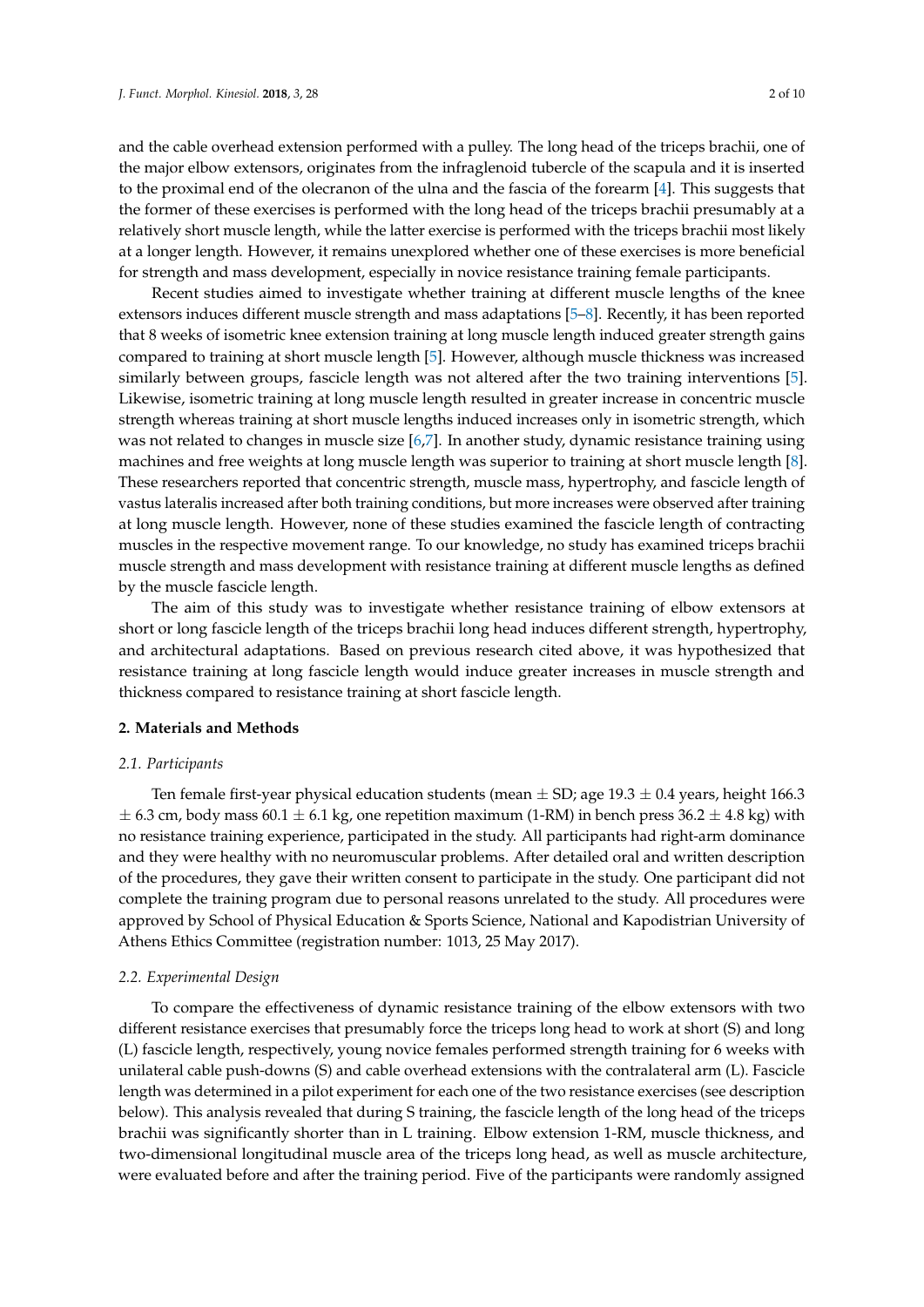to perform S training with the dominant arm and L training with the non-dominant arm. The rest of the participants performed the S training with the non-dominant arm and the L training with the dominant arm. This training model was adopted to minimize inter-participant variability in training adaptations [\[9\]](#page-9-4). In addition, cross-education effect (i.e., adaptations in the contralateral arm), seems to be limited when both limbs are trained with different exercises, due to the fact that cross-education occurs only if there is an absence of any contralateral repeatable muscle activity [\[10\]](#page-9-5). Moreover, the acute training parameters were the same in the two interventions, except for the fascicle length during training. However, there is no indication that resistance training at different fascicle lengths may induce different cross-education effects.

#### *2.3. Training*

Before the training period, participants underwent two familiarization sessions separated by 3 days of rest, using the training exercises described below, with various external loads. Training was performed for 6 weeks, with two training sessions per week, every Monday and Thursday. Each training session was initiated with a short warm-up with static stretching for the upper extremity- and shoulder-musculature followed by one set of ten repetitions of standing push-ups against the wall. Then, participants performed 6 sets  $\times$  6-RM unilateral ( $\sim$ 85%-1RM; until failure) cable push-downs (S training) with two minutes rest between sets. Thereafter, participants performed 6 sets  $\times$  6-RM unilateral cable overhead extensions (L training) with the contralateral arm with two minutes rest between sets. When a participant was able to perform 8 repetitions in the last set of each exercise, the load was increased in the subsequent session by approximately 5%. Each of these exercises was performed within a range of 80◦ of elbow movement (ROM). The cable push-downs started with the elbow at 90° and ended at 170° (180°: full extension). The cable overhead extensions started at 30° and ended at 110° of the elbow. This range of movement, as well as the exact movement path, was explained to each participant during the familiarization sessions. To keep the proper technique and ROM for both the L and S training, a custom made plastic cast was used which limited the movement at the preferred ROM. Verbal feedback was provided by one of the researchers during training regarding the desired movement path and range of motion. Participants were also able to monitor their elbow movement via mirrors during training. The number of sets and repetitions performed for each exercise was identical throughout the training period. However, the training load was different between the exercises (higher for the cable push-downs) because of the use of different absolute external loads. After the initial three training sessions, none of the participants complained about muscle soreness.

#### *2.4. Fascicle Length in Cable Overhead Extension and Cable Push-Down*

To determine the actual length of the fascicles during L and S training, fascicle lengths (fLs) were measured at the middle area (60% of upper arm length; Figure [1\)](#page-3-0) of the triceps long head muscle belly in six participants during isometric contractions. Subjects were asked to hold the maximum possible resistance isometrically for 4 s during unilateral elbow extensions with cable push-downs (S) while the elbow was at 90 $^{\circ}$  as well as at 170 $^{\circ}$ . Similarly, they were asked to hold the maximum possible external load isometrically during unilateral cable overhead extensions (L) with the elbow of the contralateral arm at 30° and 110°. During contractions, a panoramic sonographic image was obtained with the method of extended field of view (see details of image capturing and analysis below). Analysis of the images revealed that there was a significant difference for the fascicle length of the triceps brachii long head between S and L both at the starting and finishing position ( $p < 0.05$ ,  $n = 6$ ). Specifically, fascicle length ranged between 44.2  $\pm$  5.9 and 51.3  $\pm$  4.8 mm for the S, and between 60.1  $\pm$  7.7 and 66.5  $\pm$ 4.8 mm for the L.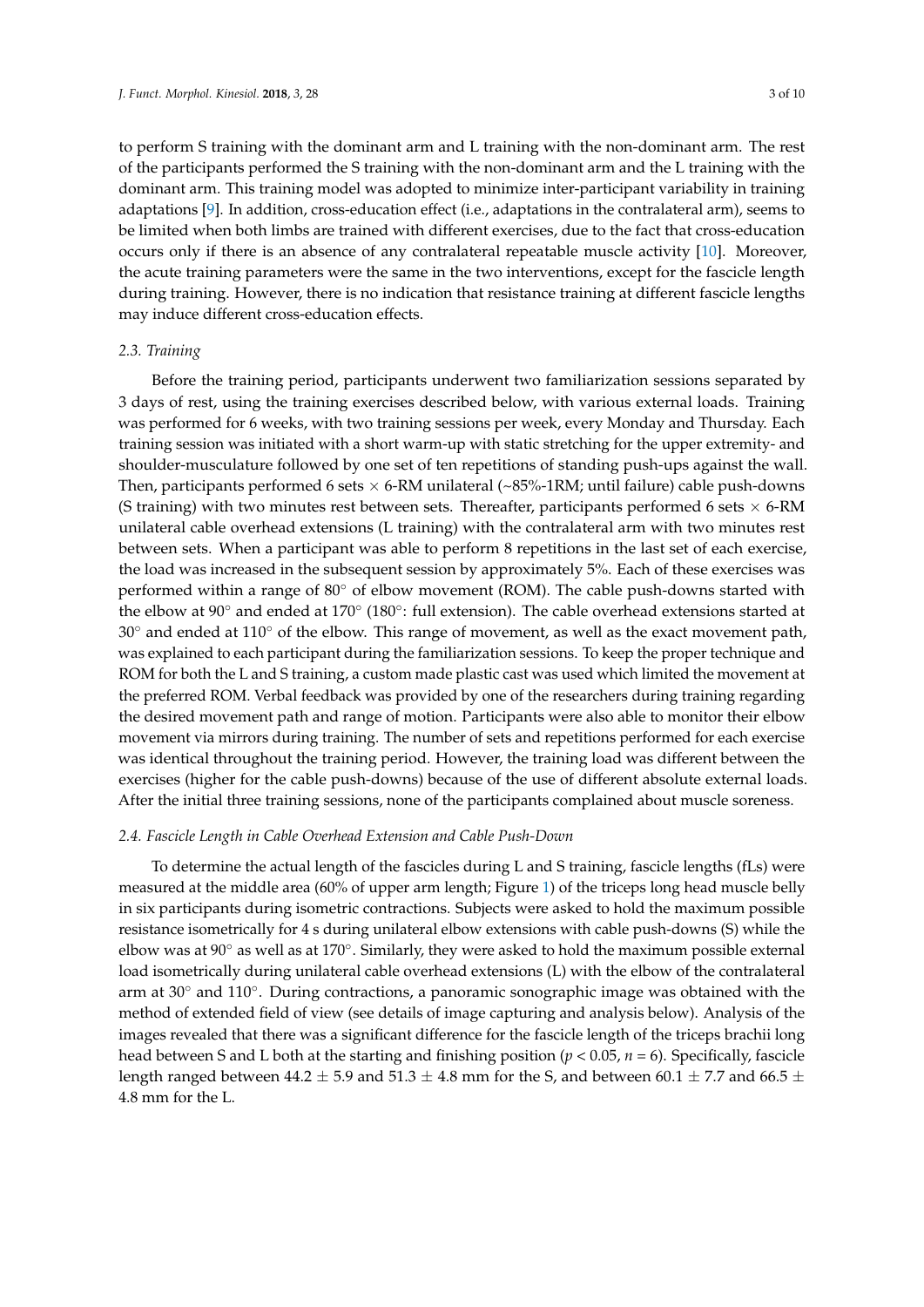<span id="page-3-0"></span>

**Figure 1.** Panoramic sonographic image of triceps brachii muscle. Perimeters of the long head of **Figure 1.** Panoramic sonographic image of triceps brachii muscle. Perimeters of the long head of triceps are shown represented longitudinal muscle area (total, distal, proximal). The arrow on the triceps are shown represented longitudinal muscle area (total, distal, proximal). The arrow on the deep aponeurosis of the long head shows the anatomical point where the middle head joins the long deep aponeurosis of the long head shows the anatomical point where the middle head joins the long head, which was selected to separate the muscle area as distal (closer to elbow) and proximal (closer head, which was selected to separate the muscle area as distal (closer to elbow) and proximal (closer the shoulder of superficial aponential and the superficiency where  $\frac{1}{2}$  and  $\frac{1}{2}$  and  $\frac{1}{2}$  and  $\frac{1}{2}$  (contract the set of  $\frac{1}{2}$ ) to shoulder). Arrows on the superficial aponeurosis show where muscle thickness, pennation angle,<br> and fascicle length were measured at 50% and 60% of the upper-arm length.

# *2.5. 1-RM Elbow Extension*

Before initiation of the study, all participants followed two familiarization sessions for elbow extension 1-RM testing of both upper extremities. The 1-RM assessment was performed according to previous descriptions [\[11\]](#page-9-6) for each upper extremity using the respective exercise as used during the training period. After reporting to the gym, participants performed a short warm-up (as described previously), then one set of ten repetitions of standing push-ups against the wall and one set of 5 repetitions of submaximal, unilateral elbow extensions. Subsequently, they performed efforts with increasing external loads until they were unable to lift a heavier load (6–7 sets in total) for each one of the two exercises. Two to three minutes of rest were allowed between sets. On a different occasion, the Intraclass Correlation Coefficients (ICC) for elbow extension at S and L was measured in our *Aboratory (ICCs of S = 0.91 and of L = 0.87, <i>n =* 12).

# All ultrasound measurements before and after training were performed during the morning *2.6. Muscle Architecture*

All ultrasound measurements before and after training were performed during the morning hours and after subjects remained supine for 20 min to allow fluid shifts to occur [\[12\]](#page-9-7). Pre-training while the poster complete complete the poster the last training sessions and maximum strength tests, ultrasound images were obtained before the familiarization sessions and maximum strength tests, after performance were the maximum strength tests, in order to avoid our maximum strength tests, in order to a while the post-training ultrasound images were obtained 5 days after the last training session and<br>Canora in the post-training ultrasound images were obtained 5 days after the last training session and 3 days after performing the maximum strength tests, in order to avoid osmotic fluid shifts that may confound architectural or morphological measurements. Panoramic B-mode ultrasound images were obtained with a 38-mm linear probe from the long head of the triceps brachii using the "i-scape" software of the ultrasound device (10.0-MHz, Product model Z5, Shenzhen, Mindray Bio-Medical Electronics Co., Ltd., Shenzhen, China). Initially, participants were placed at a standing position with their arms fully extended to the side of the body. The posterior surfaces of the acromion and the lateral epicondyles of the humerus were marked and used as the total length of the upper arm [\[13\]](#page-9-8). The upper arm (starting from acromion) was marked at 50% and 60% of the upper-arm length with a permanent pen. Self-adhesive paper was placed on the skin at these two points as a marker (image shadowing). Then, participants laid supine with their arms rested on a laboratory bed at  $90^{\circ}$  to their torso, fully extended on elbow joint and supinated. Participants were asked to isometrically contract their triceps, so that the researcher could locate the insertion of the triceps long head using the ultrasound image. Then, the transducer was placed laterally to the arm and oriented in parallel to the muscle fascicles. The transducer's alignment was considered appropriate when several fascicles could be easily outlined without interruption across the image. The fascicle path was drawn on the skin with a pen according to the fascicle path seen from the real-time ultrasound image. To obtain the panoramic image, a continuous single view was taken by moving the probe along the marked line [\[14\]](#page-9-9). Images were analyzed (as previously aforementioned) for muscle thickness, fascicle angle, and fascicle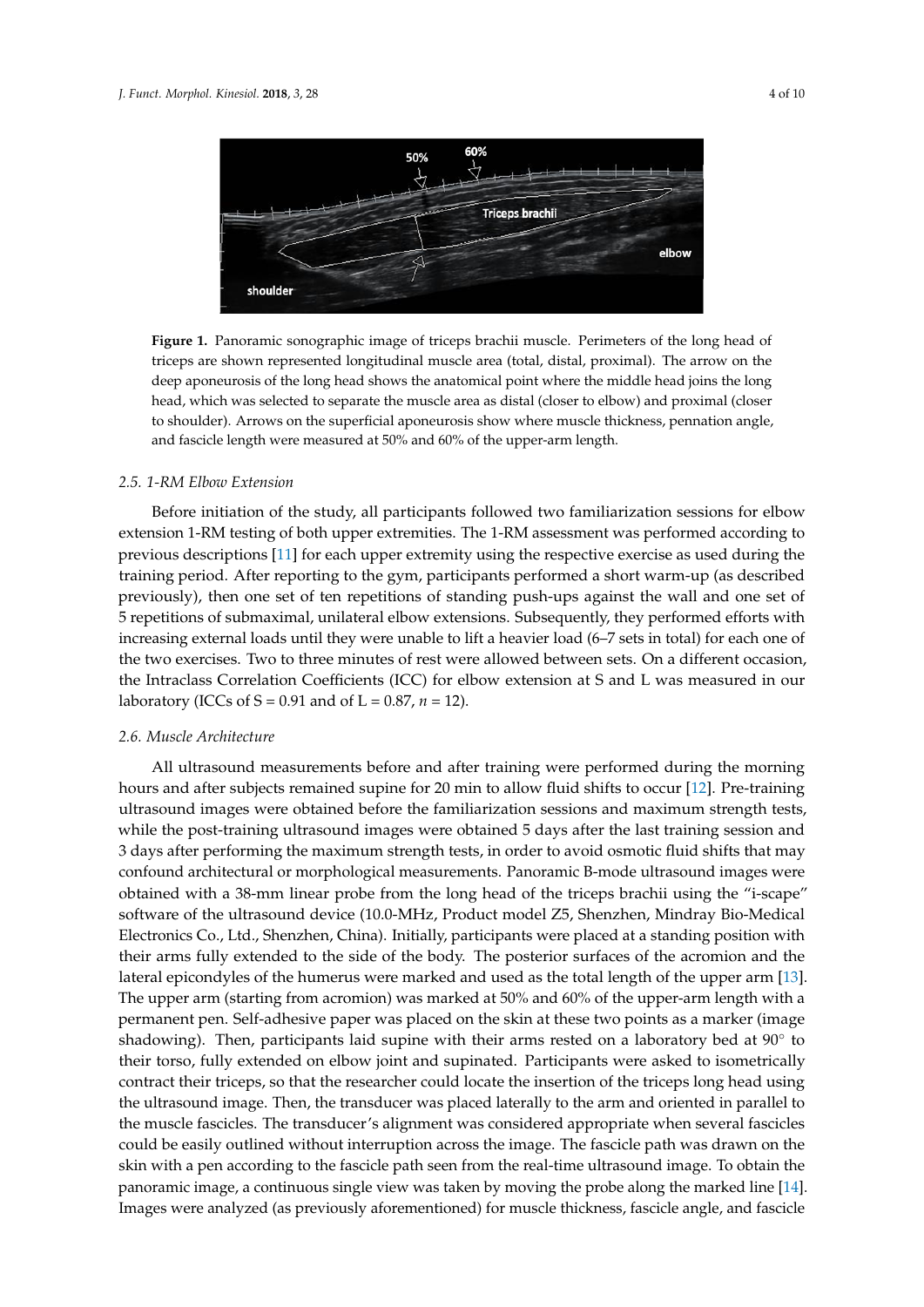length at 50% and 60% of the upper-arm length [\[14\]](#page-9-9). The two-dimensional longitudinal muscle area was calculated in three regions: total, distal, and proximal with image analysis software (Motic Images Plus 2.0, Motic, Hong Kong, China). Longitudinal muscle area was measured using the "polygon" tool of the image analyzing program to analyze the total, proximal, and distal area of the long head of triceps brachii. In each sonographic image, an anatomical point of the deep aponeurosis was identified where the mid triceps head joins the long head. This anatomical point was selected in order to separate the distal (closer to the elbow) and proximal area (closer to shoulder) of the muscle (Figure [1\)](#page-3-0).

Intersession reliability was determined by comparing the analysis of the images obtained by six participants (both arms) on two separate days when skin markings were completely removed. The ICC for the measurement of muscle thickness was 0.984 (95% Confidence Intervals (CI): 0.951–0.995, *p* = 0.001), ICC for fascicle angle was 0.858 (95% CI: 0.626–0.952, *p* = 0.001), and for fascicle length it was 0.794 (95% CI: 0.483–0.928,  $p = 0.001$ ). The ICC for the measurement of longitudinal muscle area was 0.963 (95% CI: 0.887–0.988), *p* = 0.001.

# *2.7. Statistical Analysis*

A post hoc power analysis, was performed according to the study design, the number of the participants, and the lower partial eta Squared of the significant contrasts or of the Pearson's r correlations coefficient that were found, which reveal an actual power of 0.889 for the results of the present study [\[15\]](#page-9-10). Accordingly, the power for the correlation coefficients ranged between 0.817 and 0.900.

All data reports are given as mean  $\pm$  SD. A series of one-way analyses of variance (ANOVA) were performed for all baseline data trials to identify any significant differences between training conditions. As expected, a significant difference was found between the S and the L arms for 1-RM at the initiation of the training period. Therefore, repeated measures analysis of covariance (ANCOVA; with 1-RM pre-test values as covariance) was performed to evaluate differences in 1-RM between S and L, whereas for the rest of the variables separate analyses of variance with repeated measures were performed. Post-hoc Bonferroni analysis was used to examine pairwise differences whenever a significant *F*-value was obtained. Paired-sample *t*-tests and independent-sample *t*-tests were performed to evaluate training-related changes within groups and between training conditions, respectively. Partial eta squared was also performed; according to Richardson [\[16\]](#page-9-11), partial eta squared can be used as an indicator of effect size, and it can be classified as small (0.01 to 0.059), moderate (0.06 to 0.137), and large  $(≥0.138)$ . Pearson's (r) product-moment correlation coefficients were computed to explore the relationships between variables. The interpretation of the observed correlations was performed according to Hopkins' ranking: correlations coefficients between 0.3–0.5 were considered moderate, between 0.51–0.70 large, between 0.71–0.90 very large, and >0.91 almost perfect [\[17\]](#page-9-12). The significance level was set at *p* < 0.05. ICCs with 95% CI (two-way random effects with absolute agreement) were calculated for muscle architecture and longitudinal muscle area. All statistical analyses were performed using SPSS version 21.0 software (SPSS Inc., Chicago, IL, USA).

# **3. Results**

Elbow extension 1-RM increased significantly by 40.1  $\pm$  21.3% (from 14.86  $\pm$  2.2 kg to 20.83  $\pm$ 4.8 kg, *p* = 0.001) and 44.5 ± 20.1% (from 8.56 ± 2.7 kg to 12.08 ± 3.0 kg, *p* = 0.000) after S and L training, respectively, while ANCOVA revealed no difference for these changes between groups ( $p = 0.640$ ,  $\eta^2 = 0.015$ ).

Results for muscle architecture are presented at Table [1.](#page-5-0) Muscle thickness at 50% (MT50%) and 60% (MT60%) of the upper arm length increased significantly, while fascicle length (fL50%, fL60%) and fascicle angle (Angle50%, Angle60%) were not altered significantly either after S or L training, respectively. There were no differences between groups for any of the muscle architecture variables at 50% or 60% of the upper-arm length. Analysis of the two-dimensional longitudinal muscle area revealed a significant increase in total and distal area, while proximal area was not altered significantly after S and L training, respectively (Table [1\)](#page-5-0). There were no differences between groups for the longitudinal muscle area (total, distal, or proximal, Table [1\)](#page-5-0).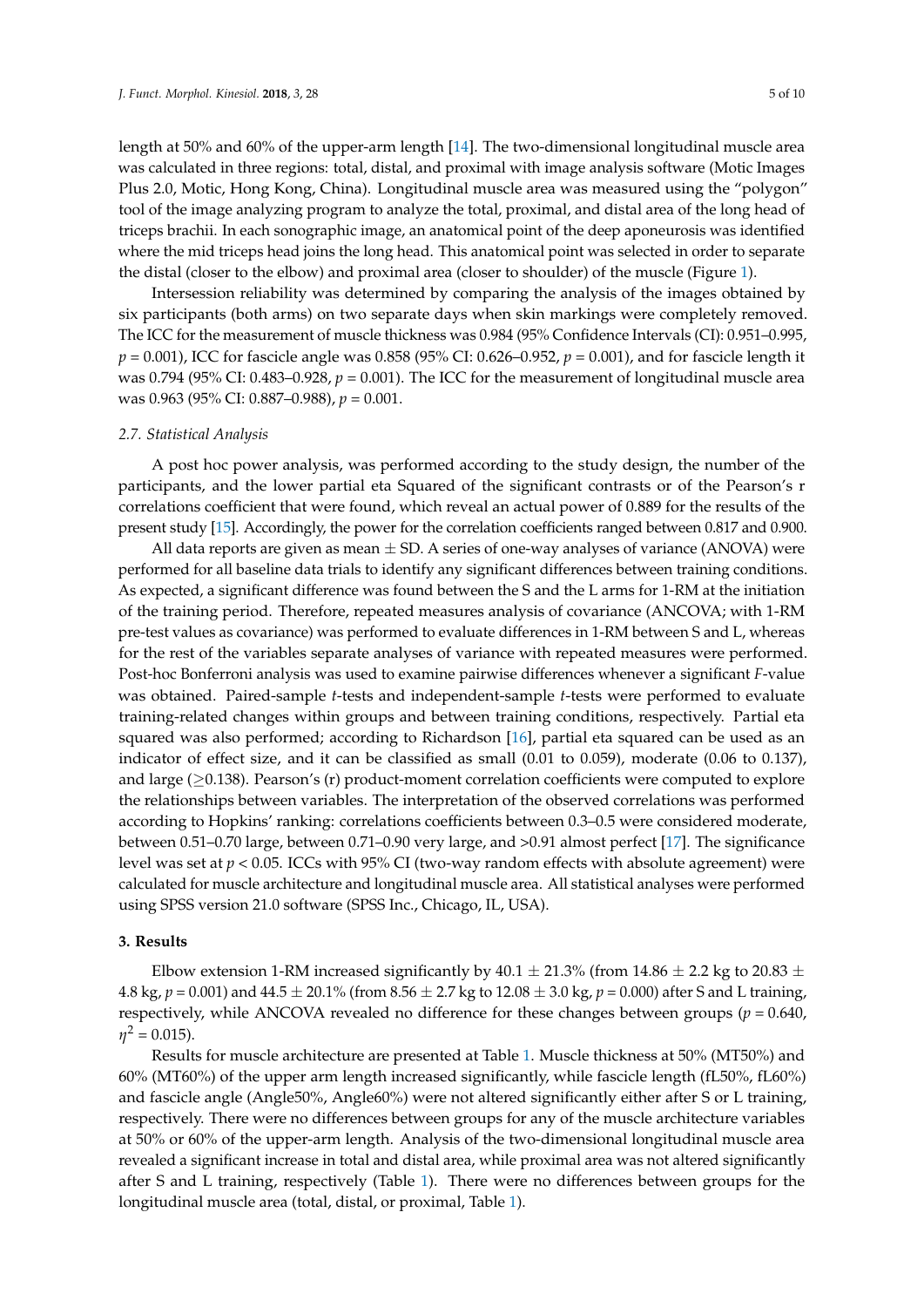Table 1. Triceps brachii long head architecture characteristics and longitudinal area (means  $\pm$  SD) before and after 6 weeks of resistance training at short (S) and long (L) fascicle length in nine novice physical education female students.  $p$  values, independent *t-*test values, and eta<sup>2</sup> for differences between training conditions are presented.

| Parameter                        | Time Points/<br><b>Percentage Changes</b> | <b>Short Fascicle Length</b><br><b>Training Group</b> | Long Fascicle Length<br><b>Training Group</b> | $p$ Values for the Comparisons<br>between the Groups | $\eta^2$ |
|----------------------------------|-------------------------------------------|-------------------------------------------------------|-----------------------------------------------|------------------------------------------------------|----------|
|                                  | <b>Before</b>                             | $1.35 \pm 0.26$                                       | $1.29 \pm 0.20$                               |                                                      | 0.036    |
| MT50% (cm)                       | After                                     | $1.47 \pm 0.21$ *                                     | $1.46 \pm 0.20$ <sup>§</sup>                  | 0.448                                                |          |
|                                  | % change                                  | $10.7 \pm 15.3$                                       | $13.7 \pm 9.0$                                | 0.618                                                |          |
|                                  | <b>Before</b>                             | $7.95 \pm 1.43$                                       | $8.67 \pm 1.36$                               |                                                      |          |
| $fL50\%$ (cm)                    | After                                     | $8.56 \pm 1.50$                                       | $8.72 + 1.60$                                 | 0.374                                                | 0.050    |
|                                  | % change                                  | $9.0 \pm 16.8$                                        | $1.3 \pm 15.2$                                | 0.323                                                |          |
| Angle50% (degrees)               | <b>Before</b>                             | $11.78 \pm 2.59$                                      | $10.89 \pm 2.26$                              |                                                      |          |
|                                  | After                                     | $11.33 \pm 2.12$                                      | $11.78 + 2.11$                                | 0.263                                                | 0.078    |
|                                  | % change                                  | $-1.2 \pm 18.8$                                       | $10.3 \pm 21.2$                               | 0.241                                                |          |
| MT60% (cm)                       | <b>Before</b>                             | $1.23 \pm 0.25$                                       | $1.22 \pm 0.21$                               |                                                      |          |
|                                  | After                                     | $1.40 \pm 0.25$ *                                     | $1.43 \pm 0.19$ s                             | 0.565                                                | 0.021    |
|                                  | % change                                  | $15.5 \pm 18.8$                                       | $19.4 \pm 16.3$                               | 0.641                                                |          |
| $fL60\%$ (cm)                    | <b>Before</b>                             | $9.68 \pm 2.60$                                       | $9.46 + 1.71$                                 |                                                      |          |
|                                  | After                                     | $9.85 \pm 1.98$                                       | $9.28 + 2.13$                                 | 0.737                                                | 0.007    |
|                                  | % change                                  | $6.4 \pm 29.4$                                        | $-1.5 \pm 16.3$                               | 0.491                                                |          |
| Angle60% (degrees)               | <b>Before</b>                             | $11.33 \pm 2.45$                                      | $11.22 + 1.64$                                |                                                      |          |
|                                  | After                                     | $11.00 \pm 2.12$                                      | $12.00 \pm 2.06$                              | 0.359                                                | 0.053    |
|                                  | % change                                  | $0.3 \pm 25.6$                                        | $7.2 \pm 13.5$                                | 0.485                                                |          |
| Area Total $(cm2)$               | <b>Before</b>                             | $16.77 \pm 3.71$                                      | $16.56 \pm 3.82$                              |                                                      | 0.001    |
|                                  | After                                     | $19.24 \pm 4.53$ *                                    | $18.92 \pm 3.52$ <sup>§</sup>                 | 0.917                                                |          |
|                                  | % change                                  | $15.3 \pm 16.4$                                       | $16.1 \pm 14.1$                               | 0.912                                                |          |
| Area Distal (cm <sup>2</sup> )   | <b>Before</b>                             | $10.76 \pm 2.00$                                      | $10.43 \pm 2.54$                              |                                                      |          |
|                                  | After                                     | $12.59 \pm 3.39$ *                                    | $12.65 \pm 2.35$ <sup>§</sup>                 | 0.706                                                | 0.009    |
|                                  | % change                                  | $16.7 \pm 20.3$                                       | $24.9 \pm 25.3$                               | 0.460                                                |          |
| Area Proximal (cm <sup>2</sup> ) | <b>Before</b>                             | $5.93 \pm 1.98$                                       | $6.34 \pm 1.62$                               |                                                      |          |
|                                  | After                                     | $6.65 \pm 2.28$                                       | $6.27 \pm 2.04$                               | 0.260                                                | 0.079    |
|                                  | % change                                  | $13.5 \pm 27.8$                                       | $-0.1 \pm 23.0$                               | 0.274                                                |          |

<span id="page-5-0"></span>\* *p* ≤ 0.05, § *p* ≤ 0.01 Significant difference after training in each group separately between pre- and post-evaluations. MT50%; MT60%, fL50%; fL60%; Angle50%; Angle60% = muscle thickness, fascicle length, and pennation angle measured at 50% and 60% of upper arm length, respectively.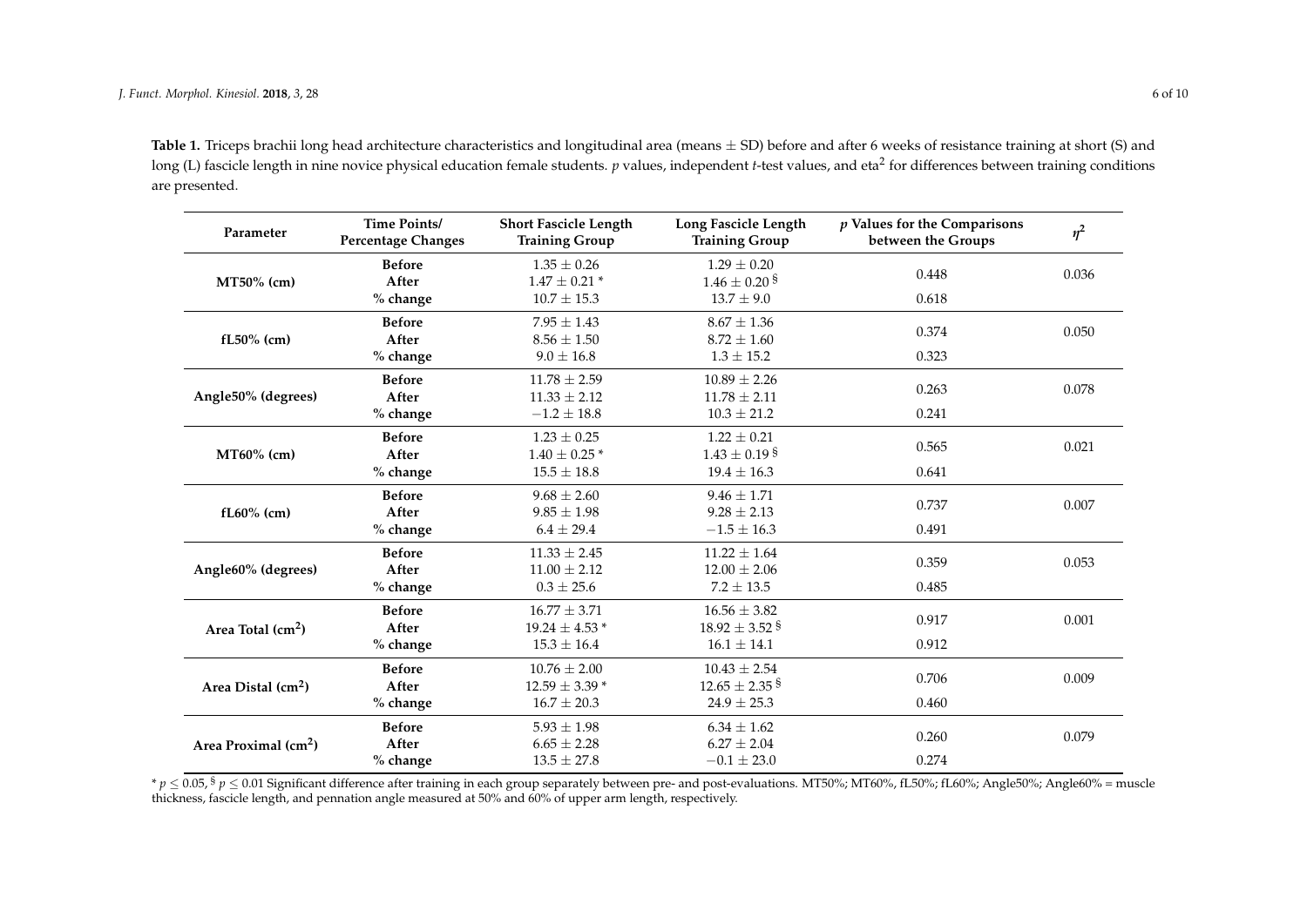Significant correlations were revealed between the percent change of 1-RM and percent change Significant correlations were revealed between the percent change of 1‐RM and percent change of fL50% ( $r = -0$ . 723,  $p = 0.006$ ) and percent change of Angle60% ( $r = 0.827$ ,  $p = 0.028$ ) only after L training (Figure [2\)](#page-6-0). 1-RM significantly correlated with MT50%, MT60%, and longitudinal muscle area at post-training period ( $r = 0.706 - 0.866$ ,  $p < 0.05$ , Table [2\)](#page-6-1). No significant correlations were found between the initial 1-RM and MT50%, MT60%, and muscle area before training for the S group ( $p > 0.05$ ), as well as for the MT60% for the L group ( $p > 0.05$ ). Finally, in both groups, the 1-RM after the training was not correlated with distal muscle area ( $p > 0.05$ ).

<span id="page-6-0"></span>

**Figure 2.** Correlation between the percent change in elbow extension 1‐RM and the percent change in in fascicle length  $(A)$ , and fascicle angle  $(B)$  of the long head of the triceps brachii after 6 weeks of resistance training at long fascicle length in nine novice female physical education students. RM: resistance training at long fascicle length in nine novice female physical education students. RM: repetition maximum. repetition maximum. **Figure 2.** Correlation between the percent change in elbow extension 1-RM and the percent change

| <b>SHORT</b> | Triceps Brachii Long Head Muscle Thickness at<br>50% or 60% of Upper-Arm Length before Training | <b>Muscle Area before Training</b> |                       |               |                       |
|--------------|-------------------------------------------------------------------------------------------------|------------------------------------|-----------------------|---------------|-----------------------|
|              | 50%                                                                                             | 60%                                | Total                 | <b>Distal</b> | Proximal              |
| 1-RM before  | 0.517                                                                                           | 0.528                              | 0.426                 | 0.413         | 0.460                 |
|              | Triceps Brachii Long Head Muscle Thickness at<br>50% or 60% of Upper-Arm Length after Training  | Muscle Area after Training         |                       |               |                       |
|              | 50%                                                                                             | 60%                                | Total                 | <b>Distal</b> | Proximal              |
| 1-RM after   | $0.706*$                                                                                        | $0.831$ <sup>§</sup>               | $0.804$ <sup>§</sup>  | 0.575         | $0.742*$              |
| <b>LONG</b>  | Triceps Brachii Long Head Muscle Thickness at<br>50% or 60% of Upper-Arm Length before Training | <b>Muscle Area before Training</b> |                       |               |                       |
|              | 50%                                                                                             | 60%                                | Total                 | <b>Distal</b> | Proximal              |
| 1-RM before  | $0.748*$                                                                                        | 0.610                              | $0.866$ <sup>\$</sup> | $0.715*$      | $0.864$ <sup>\$</sup> |
|              | Triceps Brachii Long Head Muscle Thickness at<br>50% or 60% of Upper-Arm Length after Training  | Muscle Area after Training         |                       |               |                       |
|              | 50%                                                                                             | 60%                                | Total                 | <b>Distal</b> | Proximal              |
| 1-RM after   | $0.804$ <sup>§</sup>                                                                            | $0.779*$                           | $0.756*$              | 0.586         | $0.728*$              |

<span id="page-6-1"></span>**Table 2.** Correlation coefficients between elbow extension 1‐RM and triceps brachii long **Table 2.** Correlation coefficients between elbow extension 1-RM and triceps brachii long head muscle thickness and two-dimensional longitudinal muscle area, before and after the training period.

\* Significant at  $p < 0.05$ ; § Significant at  $p < 0.01$ .

# **4. Discussion**

The main finding of the present study was that elbow extension strength using either the cable The main finding of the present studies in the present study in the present study in female pushes of pushes  $\frac{1}{2}$  was similarly increased after 6 weeks of resistance training in female novice participants. The former  $\alpha$  or the cable overhead extensions (i.e., at short or long fascicle length  $\alpha$ ) was also fascicle length training, respectively) was also fascicle length training, respectively,  $\alpha$ exercise is performed at shorter fascicle length compared with the latter exercise, as estimated in push-downs or the cable overhead extensions (i.e., at short or long fascicle length training, respectively)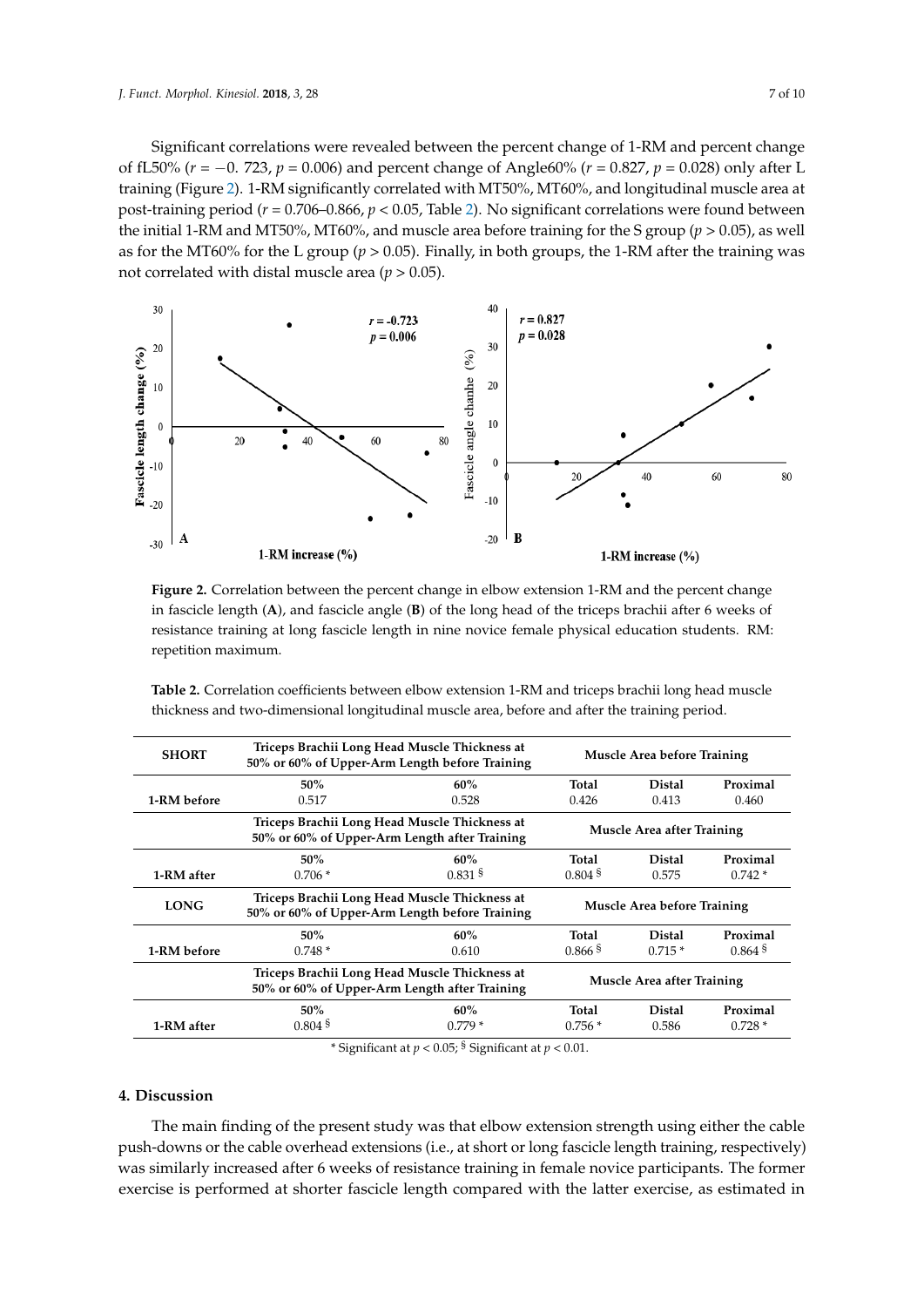the present study. This suggests that during the first weeks of resistance training when muscle strength development is rapid, the fascicle length during exercise has a relatively low effect on strength increments. Interestingly, triceps brachii long head muscle thickness as well as longitudinal muscle area were similarly increased with both exercises. This suggests that triceps brachii long head is similarly recruited with both exercises. As expected, the increase in elbow extensors' strength was much higher (40–44%) than the increase in muscle thickness (10–15%) and longitudinal area (14–25%). This suggests the presence of neural adaptations, which may be explained by the novice nature of the participants [\[18](#page-9-13)[–20\]](#page-9-14). Longer training periods might have resulted in a greater involvement of muscle hypertrophy in the strength increases observed, which might have also induced greater triceps brachii architectural adaptations. However, muscle thickness was similarly increased after the two training conditions, which is in agreement with a recent study in the lower extremities [\[5\]](#page-9-0). This may suggest a similar recruitment pattern for the long head of triceps brachii between the two exercises used in this study, despite the different ranges of fascicle lengths during training.

In a recent study [\[8\]](#page-9-1), it was found that training at long fascicle length induced greater increases in strength, distal muscle cross sectional area, and fascicle length of vastus lateralis accompanied by increases in Insulin-Like Growth Factor 1 (IGF-1), as compared to training at short fascicle length. It is worth noting that the range of fascicle length used during training was not measured in that previous study [\[8\]](#page-9-1). Nevertheless, the apparent discrepancy with the current results might be related to the longer training duration and/or the training experience of the participants. It may be speculated that architectural adaptations might have followed the initial 12 training sessions in the current study. Indeed, the small, however non-significant difference in strength increase (44% vs. 40%), muscle thickness (15% vs. 10%), and hypertrophy (16–25% vs. 14–17%) increase in favor of the cable overhead extensions exercise might be an indication for such adaptations, particularly if training was to be continued for a longer duration. Also, in the study of McMahon et al. (2014), training was performed for 8 weeks, with three sessions per week, and 4 sets of 8–10 reps for 4–5 exercises per session in moderately trained males, which also suggests a great variance in the training load in favor of the earlier study [\[8\]](#page-9-1). Although application of a large training load would be inappropriate in the current study due to the novice nature of the participants, it may not be excluded that the lack of difference in fascicle length increase between the current study and the study of McMahon et al. (2014) may be due to the differences in the training volume applied. Moreover, it should be mentioned that the lower extremities are used more often in everyday life compared to the elbow extensors, which might imply an elevated initial baseline for vastus lateralis muscle in the study by McMahon et al. (2014), as compared to the less trained triceps brachii in novice females.

While strength training induced significant increases in strength, the muscle architecture of the long head of the triceps did not change significantly, which is in accordance with a previous study [\[21\]](#page-9-15). Interestingly, in this previous study, there was a uniform architectural adaptation at 50% and 60% of the triceps brachii length, as found here. Before the initiation of the study it was hypothesized that training at long muscle length would induce increases in muscle fascicle length, since such a result has been reported before [\[8\]](#page-9-1). However, it seems that the short training duration together with the novice nature of the participants did not allow for such an adaptation to occur. Similarly, a previous study reported that 5 weeks of resistance training were inadequate to alter muscle architecture of the quadriceps, even if strength was increased [\[22\]](#page-9-16). The results of the present study revealed that the fascicle length of the triceps long head was not altered after either S or L training, which is in agreement with results reported from Alegre et al. (2014) [\[5\]](#page-9-0). The current results suggest that performing either the cable push-downs (short fascicle length) or the cable overhead extensions (long fascicle length) may not significantly alter the fascicle length of the triceps brachii long head, at least during the first 6 weeks of training, in novice female participants.

Triceps brachii is an important contributor to several sports such as the track and field throws [\[23\]](#page-9-17), baseball, and rugby, and it determines most of the muscle volume of the upper arm [\[24\]](#page-9-18). There are a lot of resistance training exercises that are used to develop its mass and strength, however,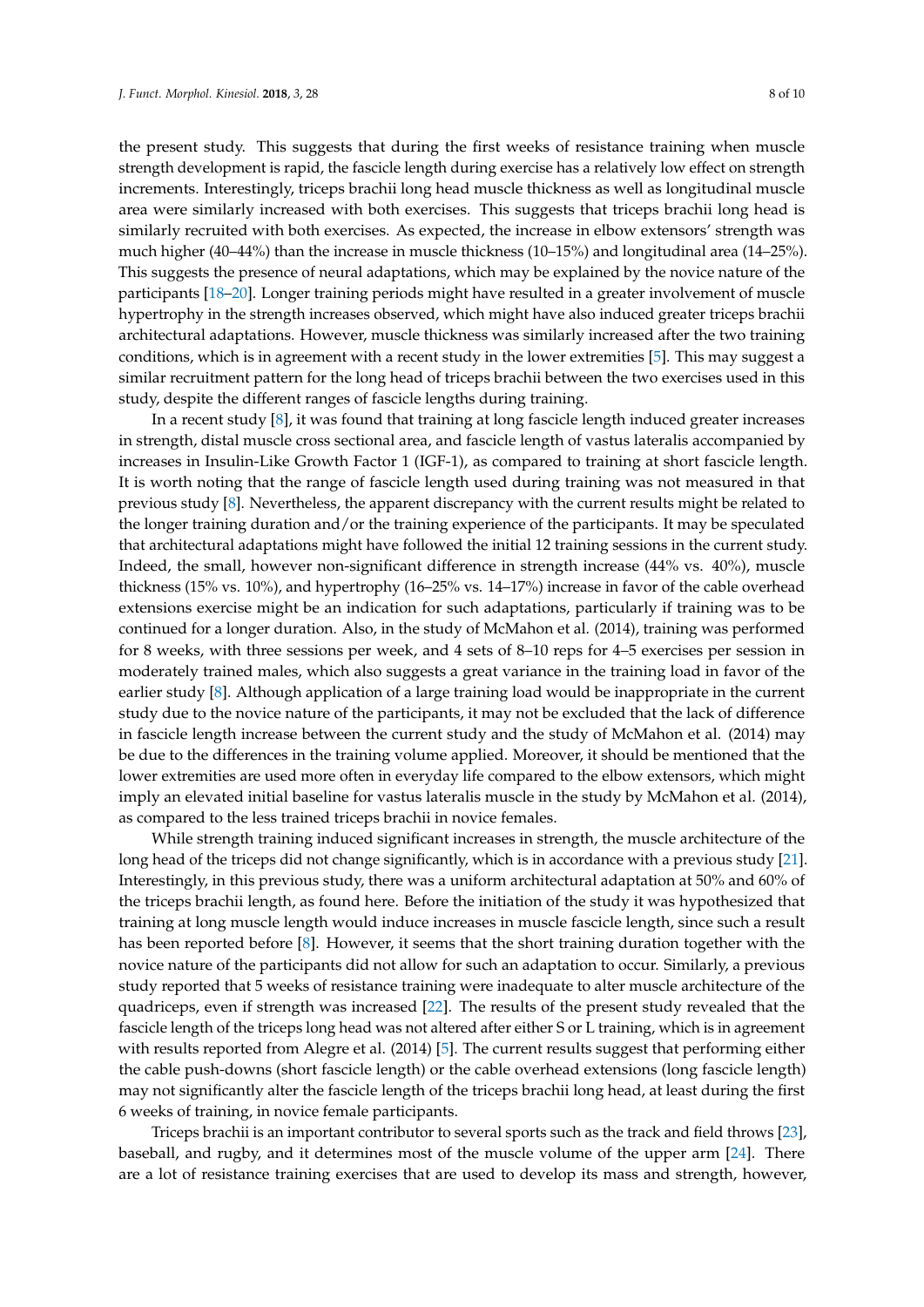little is known about the effectiveness of these exercises. The present study investigated for the first time the resistance training adaptations using two different exercises where the long head of the triceps brachii is working at different fascicle lengths. However, there are certain limitations in the current study. The first limitation was the different training loads between the two experimental groups. However, this was due to the nature of these exercises. In addition, as mentioned above, the large increase in muscle strength combined with a much lower increase in muscle thickness suggest strong neural adaptations after training either with cable push-downs or cable overhead extensions. Unfortunately, it was not possible to evaluate the electromyographic signals from triceps brachii in this study, which might have provided a better insight into the training adaptations since such result has been that occurred. Likewise, a longer training period might have increased the muscular component of the training adaptations, which would probably have provided a clearer illustration of the triceps brachii architectural changes. Another possible limitation of this study was the lack of analysis of the architectural characteristics of the other two heads of the triceps brachii. Given the anatomical points of origin and insertion of these triceps brachii heads, it may be assumed that their fascicle lengths would behave similarly as those of the long head during cable push-downs and cable overhead extensions. However, this question should be addressed in a future study.

The results of the present study are of practical importance. The results of this study suggest that during the first weeks of resistance training both cable push-downs and cable overhead extensions are equally effective at inducing elbow extension muscle strength in novice young females. This increase in strength seems to be partly due to increases in muscle mass of the triceps long head while neural factors may contribute significantly. This type of resistance training seems not to affect the muscle architecture (fascicle angle and length) of the triceps long head. Resistance training for six weeks in novice participants does not seem to be an adequate stimulus for fascicle length increase. In addition, it seems that when young, novice female participants are involved, just two resistance training sessions per week with sets of 6-RM provide an adequate stimulus for elbow extension muscle strength increase and hypertrophy.

# **5. Conclusions**

In conclusion, muscle strength of elbow extensors increased similarly with cable push-downs and cable overhead extensions during the first six weeks of resistance training in novice female participants. Muscle thickness also increased similarly. These two different exercises force the muscle to work in short and long fascicle lengths, respectively. This suggests that during the first weeks of resistance training, when triceps brachii muscle strength development is rapid, the fascicle length during exercise has a relatively low effect on strength increments and muscle architecture.

**Author Contributions:** A.-N.S., S.M., and G.T. conceived and designed the experiments; A.-N.S., N.Z., S.T., Ar.K., and An.K. performed the experiments and analyzed the data; A.-N.S., S.M., and G.T. contributed reagents/materials/analysis tools; A.-N.S., S.M., and G.T. wrote the paper.

**Acknowledgments:** We wish to express our gratitude to the subjects of the present study. All experimental procedures used comply with local governmental laws for human subjects. No grant support was received for this study.

**Conflicts of Interest:** The authors declare no conflict of interest

## **References**

- <span id="page-8-0"></span>1. Pedersen, B.K.; Saltin, B. Exercise as medicine–evidence for prescribing exercise as therapy in 26 different chronic diseases. *Scand. J. Med. Sci. Sports* **2015**, *25*, 1–72. [\[CrossRef\]](http://dx.doi.org/10.1111/sms.12581) [\[PubMed\]](http://www.ncbi.nlm.nih.gov/pubmed/26606383)
- <span id="page-8-1"></span>2. Fleck, J.; Kraemer, W. *Designing Resistance Training Programs*, 3rd ed.; Human Kinetics: Champaing, IL, USA, 2009.
- <span id="page-8-2"></span>3. Vogt, M.; Hoppeler, H. Eccentric exercise: Mechanisms and effects when used as training regime or training adjunct. *J. Appl. Physiol.* **2014**, *116*, 1446–1454. [\[CrossRef\]](http://dx.doi.org/10.1152/japplphysiol.00146.2013) [\[PubMed\]](http://www.ncbi.nlm.nih.gov/pubmed/24505103)
- <span id="page-8-3"></span>4. Agur, A.; Dalley, A. *Grant's Atlas of Anatomy*; Lippincott Williams & Wilkins: Philadelphia, PA, USA, 2009.